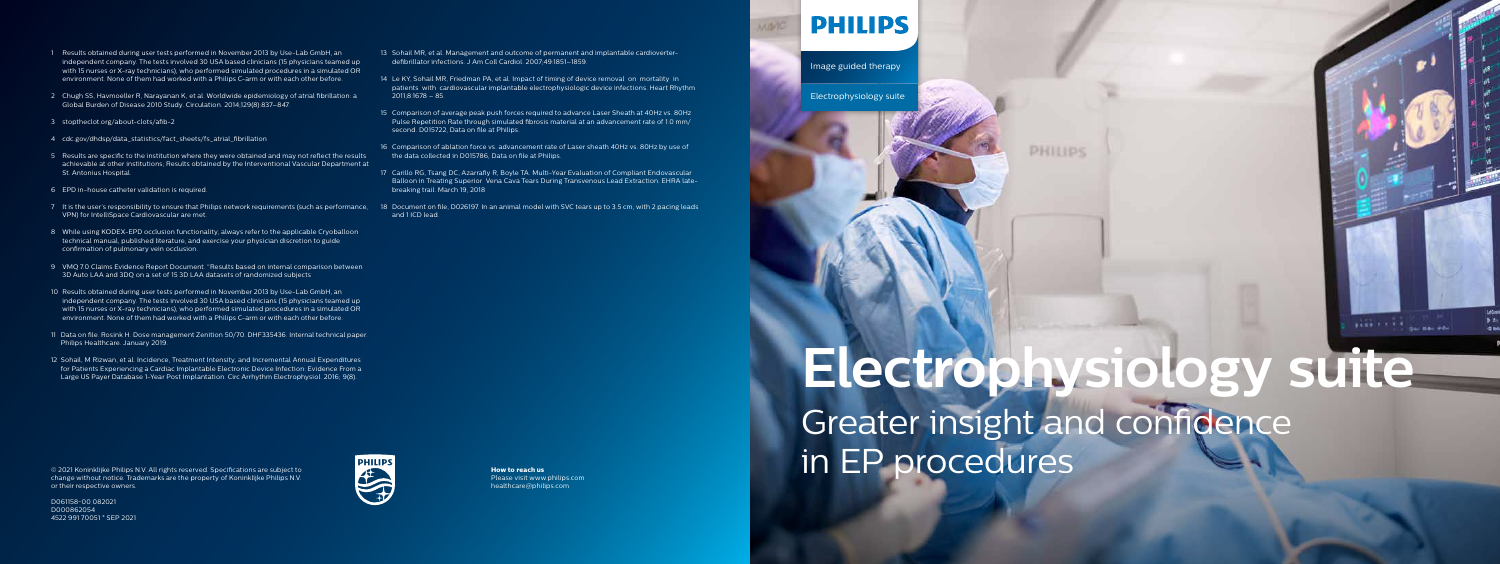# Defining the future of image-guided therapy

#### **Clinical demands are getting more specific. And so are we.**

During an interventional procedure you are focused on making the best decisions you can for your patient. Each patient and each disease has very specific challenges, complexities and needs. As the number of procedures and patients grows, you see the need for better image guidance and interventional devices to help make treatment and decisionmaking more effective. At the same time, you're looking to enhance workflows as the key to improving efficiency. That's why we created our clinical suites; a flexible portfolio of integrated technologies, devices and services for a broad range of interventional

**Coronary suite**  Transforming complex PCI procedures into confident care



procedures.

Each of our clinical suites offers specific image-guided therapy solutions to provide more choice and flexibility for exceptional care. You can be confident your patient is receiving the best possible care with the best technology. Together we aim to shape and create the future of image-guided therapy.



## Introducing Clinical Suites

Helping to bring across our comprehensive clinical propositions

#### **Innovative solutions across the health continuum**

At Philips, we look beyond technology to the experiences of patients, providers and caregivers across the health continuum, from healthy living to prevention, diagnosis, treatment and home care. We unlock insights leading to meaningful innovations from hospital to home.

Our integrated solutions – packaged suites of systems, smart devices, software and services – combine broad and deep clinical expertise, technology and services, actionable data, consultative new business models and partnerships. Together, with our customers, we can transform how care is delivered and experienced, to deliver upon the Quadruple Aim: improved patient experience, better health outcomes, improved staff experience, and lower cost of care.

At Philips Image Guided Therapy, we have played a pioneering role in image-guided minimally invasive therapy for cardiovascular disease since the inception of the field back in the 1950s, thanks to our expertise in X-ray imaging systems. We aim to both improve existing procedures and introduce new procedures so that more patients can benefit from image-guided therapy. We also develop new business models to cater for new care settings, such as ambulatory surgery centers and office-based labs, and drive improved lab performance. Today our clinical partners benefit from complete procedural solutions to treat a wide range of diseases – from cardiovascular disease to stroke, cancer and spine conditions.

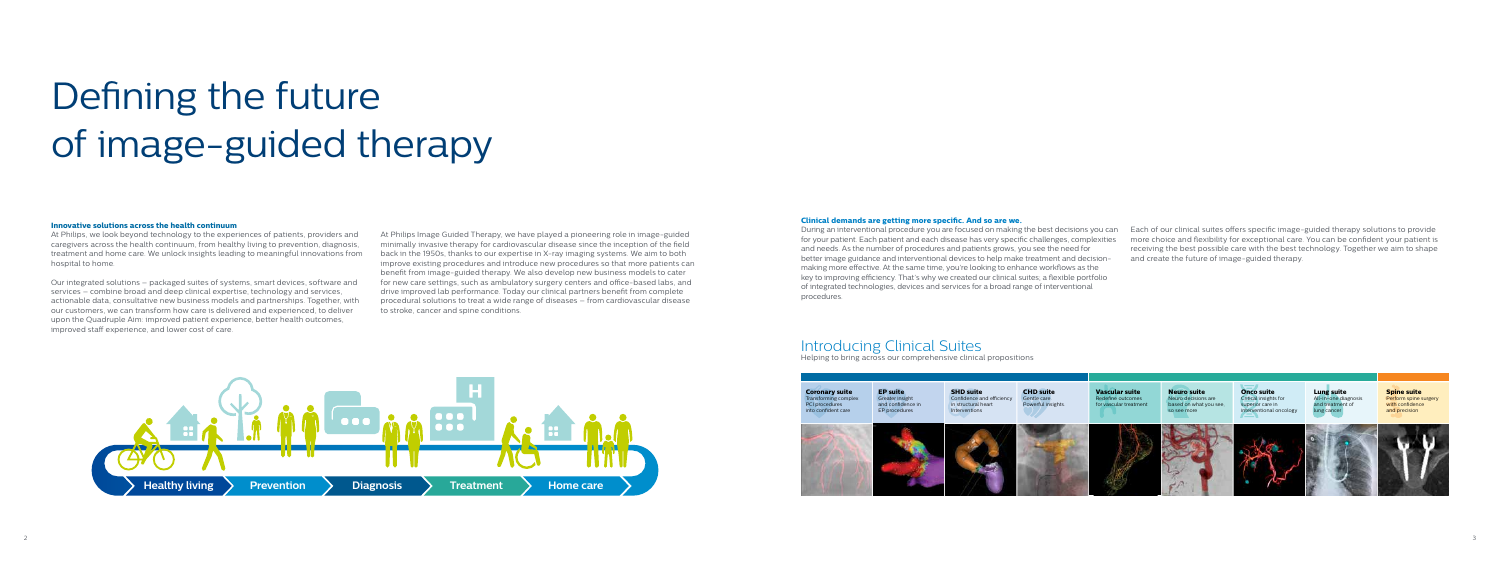

# Electrophysiology suite Greater insight and confidence in EP procedures

The global burden of cardiac arrhythmias is increasing. Patients with atrial fibrillation (AF), in particular, face an increased risk for stroke, dementia or heart failure. The number of affected patients is expected to double in the next 40 years. Electrophysiology ( EP) suite offers solutions to address the growing AF patient population. It can seamlessly integrate all your preferred EP equipment to create an electrophysiology lab solution that fits your requested clinical and financial requirements.

Philips is focused on addressing key unmet needs in EP procedures today. We strive to provide superior imaging with the lowest possible radiation dose, offer more efficient workflow, optimize the quality of care and improve safety for patients.

Our Azurion with ClarityIQ technology enables physicians to deliver fast and effective electrophysiology procedures with an efficient clinical workflow, while delivering excellent visibility at low X-ray dose levels for patients of all sizes.

Our Zenition family of mobile C-arms offers proven<sup>1</sup> ease of use without compromising image quality. This portfolio of products can help hospitals and clinicians deliver a flexible and cost-effective solution for cardiac rhythm device implantation.

The KOD EX-EPD system provides real-time, high-definition imaging that visualizes true anatomy during atrial fibrillation (AF) procedures using dielectric

imaging. No ionizing radiation or contrast medium is required with this technology. These images show variations in cardiac anatomy, including accessory veins, that might otherwise be missed using conventional imaging and mapping systems.

• Clutter-free and comfortable lab environment • Streamlined workflow through lab integration • Fast lab turnover between procedures<br>• Secure clinical performance and enhanced **33.5 million** AFib costs have **A strategies of the Security over time (Windows 10 platform) 33.5 million lab security over time (Windows 10 platform)** 

AFib costs have been estimated at **\$ 6 billion** a year in the US alone<sup>3</sup>

Azurion and KOD EX-EPD together deliver innovation to offer the right tools for the unique procedure and patient. With the streamlined image visualization on FlexVision and FlexSpot, our ablation solutions are here to meet your needs and your staff's needs, every time.

**5 times** more likely to suffer a stroke than people without AFib 4

Only Philips has the imaging expertise and broad portfolio of EP technologies to help you achieve this future. We invite you to join us on this journey.

**Organize and de-clutter the EP lab** Control room clutter can be a nuisance in EP labs. With the Azurion integrated lab, controlling all compatible applications is easy with the FlexSpot. It gives you access to all compatible applications in one compact, customizable workplace that can be placed in the control room or exam room where needed.<br>• With FlexVision, you can now control all compatible applications in the interventional lab via the central touch screen module • The Azurion image-guided therapy platform offers proven tools and workflow innovation that empower you to decide, guide, treat and

- 
- confirm with confidence
- 

• Advanced therapeutic and diagnostic devices and technologies enable you to personalize treatment decisions

### **Key benefits**

- 
- 
- 
- 



People with AFib are nearly

In AFib, the heart beats **100-175**  times a minute, compared to a normal range of 60-100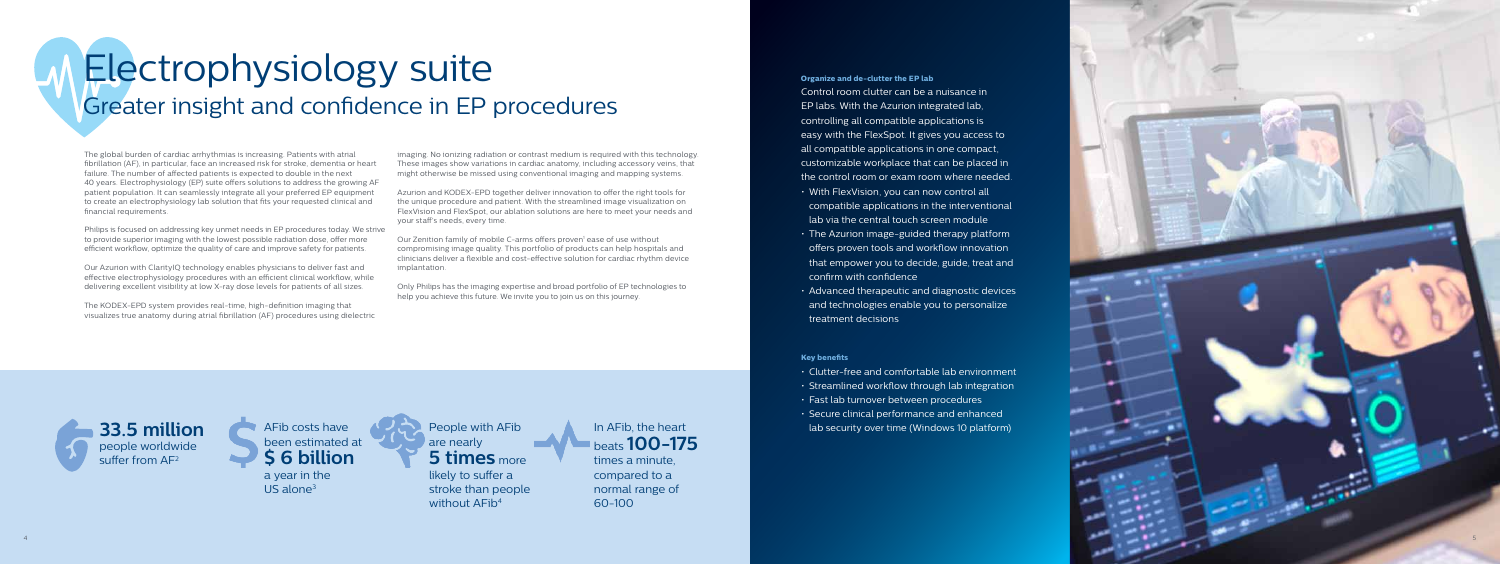6

7

With the Azurion image-guided therapy platform, the core of the EP suite, your medical teams benefit from a seamless user experience and the simplicity of table side control that can improve EP lab workflow. At the table, you can control specialty EP diagnostic and therapy tools for example your EP recording system or pre-operative CT without breaking sterility, enabling safe and effective treatment for a wide variety of routine and complex EP interventions.

## Reduction in procedure time by up to  $17\%$ 5, potentially letting you treat more patients each day

Lab integration saves valuable procedure time by reducing equipment and workflow steps in the EP lab. Table side control saves you from going to the control room to access applications. Data entry repetition is reduced by automatically transferring patient information to connected applications, so you only enter patient information once. During procedures, smart solutions like ClarityIQ and Zero Dose positioning provide efficient dose management. This responds to a growing demand for enhanced patient and employee safety by providing low-dose X-ray that does not compromise image quality.

to visualize real-time, highly detailed cardiac anatomy without using ionizing radiation or contrast media. Seamless control with the Azurion FlexVision Pro and **FlexSpot.** 

# With Azurion, performance and superior care become one



### **Azurion touch screen module (TSM)**

**THEFTHE WAY** 

**HERRISTERED BEE** 

Gives you full control of all system inputs and your images and data at table side to save time and unnecessary walking in and out of the sterile area.

## **KODEX-EPD system for cardiac imaging and mapping**

## **Advanced hemodynamic monitoring**

Interventional Hemodynamic system with X3 brings advanced hemo measurements to the cath lab. Integrated with the market leading IntelliVue X3 patient monitor.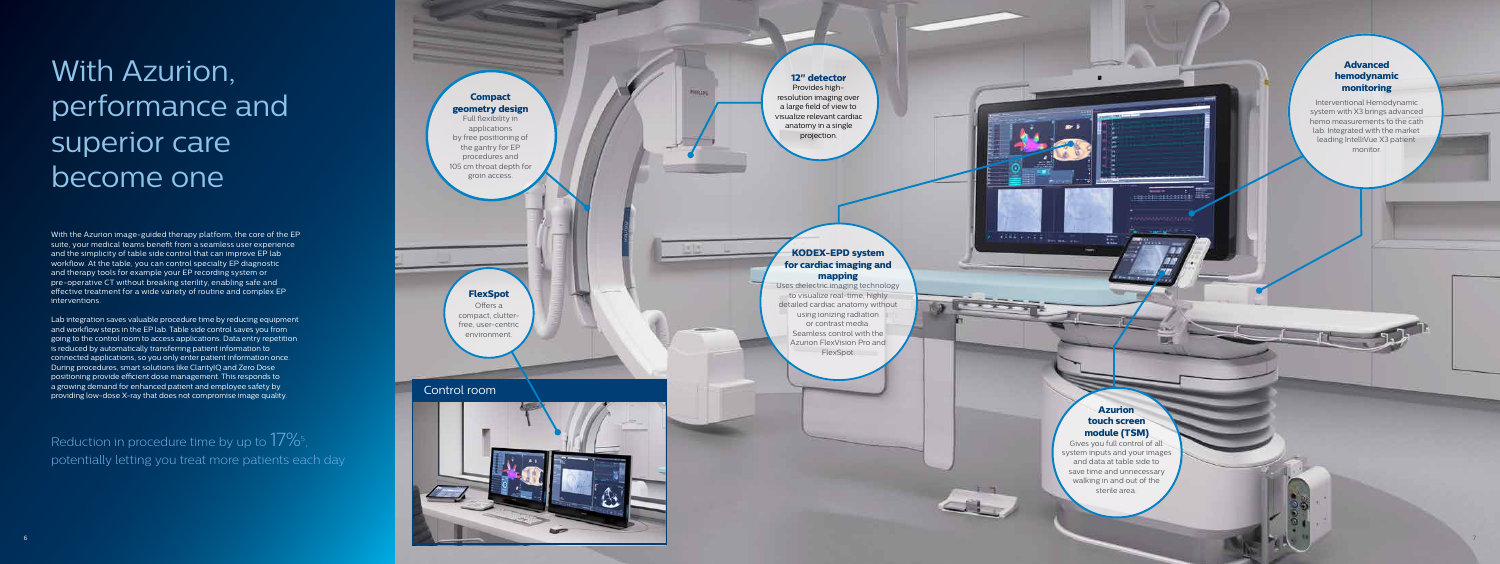## **KODEX-EPD system for cardiac imaging and mapping** Advancing imaging in electrophysiology

Despite advances in imaging and mapping technologies for electrophysiology, physicians are still encountering difficult challenges when performing interventions like cryo and RF ablations. The new KODEX-EPD system is an open platform that works with any qualified EP catheter<sup>6</sup> and uses dielectric imaging to give physicians new insights to guide their interventions. It has been developed to address key unmet needs in EP procedures today. It is a completely new approach to cardiac imaging that shows real-time high-definition imaging of true anatomy and creates voltage and activation maps.



**Left atrium showing an accessory right middle pulmonary vein (RMPV) in 3D posterial view adjacent to an anterior PANO.**



**Example showing how KODEX-EPD builds up a detailed 3D image of the left atrium in as little as 3 minutes.**



**Occlusion Viewer using injection protocol, assists with detection of leaks during contrast injection, in addition to traditional techniques for occlusion assessment.**

Simplify your workflow for **more efficient procedures**



Optimize your **quality of care**





See **true anatomy** without radiation



**Personalize therapy**  based on intraprocedural insights



KODEX-EPD uses dielectric sensing to build anatomy, discriminate cardiac structures and assess tissue properties. Dielectric imaging creates high-definition 3D images of a patient's cardiac structures in real-time, without using ionizing radiation or contrast media. This technology overcomes many limitations of the current technologies and offers benefits for both cryo and RF ablation procedures. It has the potential to provide new insights into complex cardiac structures and greatly simplify navigation and therapy delivery.

The KODEX-EPD system is a catheter-based dielectric imaging system to guide EP ablation procedures. This new imaging modality is initially targeted for, but not limited to, atrial fibrillation.

High-resolution images are obtained from the tip of any qualified catheter, with 3D and PANO technology. This is done without using ionizing radiation or contrast medium. The system also provides electroanatomical mapping functionality.

The KODEX-EPD Occlusion Viewer provides an indication of pulmonary vein occlusion for Medtronic's cryoballoon ablation catheter without X-ray.

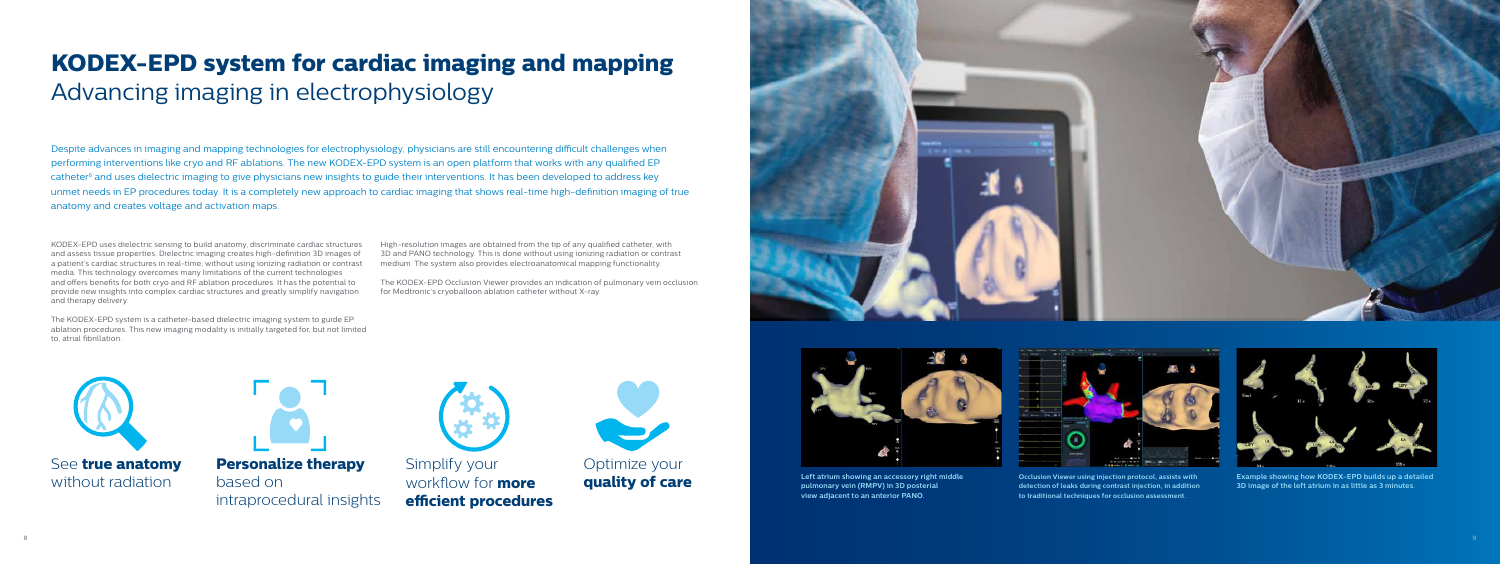## **Key benefits**

- Allows you to view and control multimodality patient data at the table side in the exam room on IntelliSpace Cardiovascular with Azurion FlexVision Pro, without having to break scrub
- Enables you to control IntelliSpace Cardiovascular from Azurion FlexSpot in the exam room, or from a workstation in the control room
- Automatic in context patient launch from Azurion to IntelliSpace Cardiovascular (as of 5.1)





#### **Xper Information Management**

Xper IM is designed to enable more efficient cath lab workflows with hemo monitoring and data management. It streamlines workflows in physician reporting, billing, registry reporting and inventory management. Xper IM has a broad range of interfaces, orchestrating disparate patient data across the care continuum to support informed decision making.

#### Key benefits

- Automated data collection and customized charting workflows, for example for lab results and updates
- $\cdot$  Auto populated physician transcription based on the charting input
- Intelligent cardiovascular data management with analytics capabilities

#### **Philips Hemo system with IntelliVue X3**

Improving productivity and outcomes is vital for healthcare facilities to meet the growing demand for cath lab procedures. To further simplify cath lab workflow, Philips introduces the Interventional Hemodynamic system (Philips Hemo system) which brings advanced hemodynamic measurements to the interventional lab. Integrated with the market leading Philips IntelliVue X3 patient monitor, this unique combination enables continuous patient monitoring throughout the cath lab. By connecting the IntelliVue X3 in the cath lab with the Philips Hemo system, you can continuously monitor a patient. There is no need to change cables, minimizing disruption and giving you more time to focus on your patient.

### Key benefits

- Improved communication in the interventional lab by visualizing
- hemodynamic analyses in the exam room
- 
- Confidently used by all staff members with minimal training

# Orchestrating your interventional cardiology workflow

#### **IntelliSpace Cardiovascular**

IntelliSpace Cardiovascular combines deep clinical expertise with technological innovation to securely connect patients, care teams and data across the entire cardiovascular care continuum by providing a single point of access anytime and virtually anywhere to support informed decision-making7 .

The Cardiology Timeline maintains an overview of the complete cardiac history of the patient, enabling easy navigation to the information needed. Within IntelliSpace Cardiovascular you can create, review and finalize structured cardiac implantable electronic devices (CIED) follow-up reports in the Pacing ICD Check module with imported programmer data. It can be viewed and controlled from the FlexSpot and FlexVision Pro of Azurion, allowing for easy intra-procedural check of pre-operative information.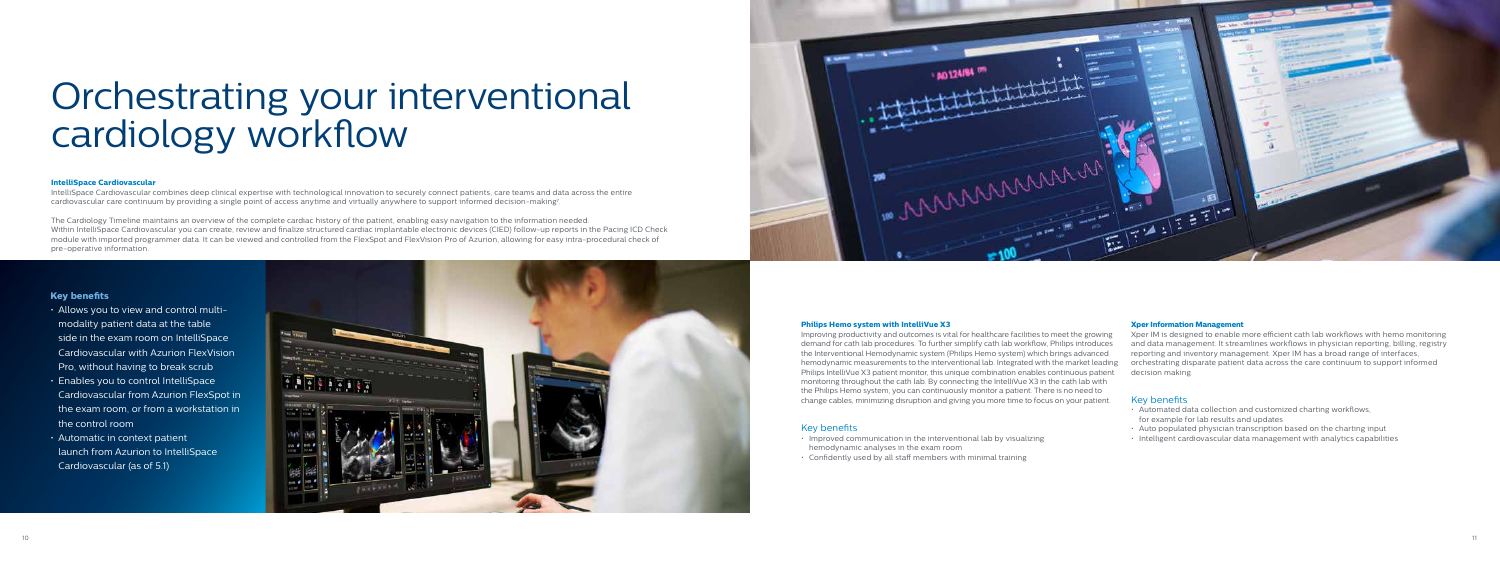## See clearly. Treat optimally. Support across the entire treatment pathway

# Decide **procure accurate to Guide Constantine Treat Confirm**



#### **EchoNavigator**

EPIQ CVxi makes it possible to view and control the latest innovation in real-time fusion imaging, EchoNavigator. Uses SmartFusion to fuse live TEE and live fluoroscopic images in real time. This allows you to intuitively and quickly guide your device in the 3D space. TEE transducer position and orientation are automatically tracked in the X-ray image, allowing the echo and X-ray images to move in sync when the C-arm is repositioned.

![](_page_6_Picture_6.jpeg)

**KODEX-EPD – Advanced Imaging** KODEX-EPD visualizes critical structures in cardiac anatomy without fluoroscopy.

During Cryoballoon8 ablation procedures, the Occlusion Viewer provides an assessment of pulmonary vein

occlusion, further reducing the dependency on X-ray.

![](_page_6_Picture_19.jpeg)

#### **Lead management devices**

With an aging patient population, more complex devices and expanded indications, lead management devices support physicians in safely managing every CIED lead. These tools provide precision, control and versatility while extracting leads from the vasculature, so that physicians can focus more on the patient's overall health while generating positive outcomes.

![](_page_6_Picture_15.jpeg)

**KODEX-EPD – Mapping** KODEX-EPD creates continuously updated voltage and activation maps to support efficient collection of additional insights and confirm therapy impact.

#### **EPIQ CVxi** Philips EPIQ CVxi delivers the exceptional image quality you expect in a premium ultrasound system, along with efficiencies in procedure guidance driven by interventional dedicated tools and a cardiologyfocused interface.

. . . . . . . . . . . . . . . .

![](_page_6_Picture_11.jpeg)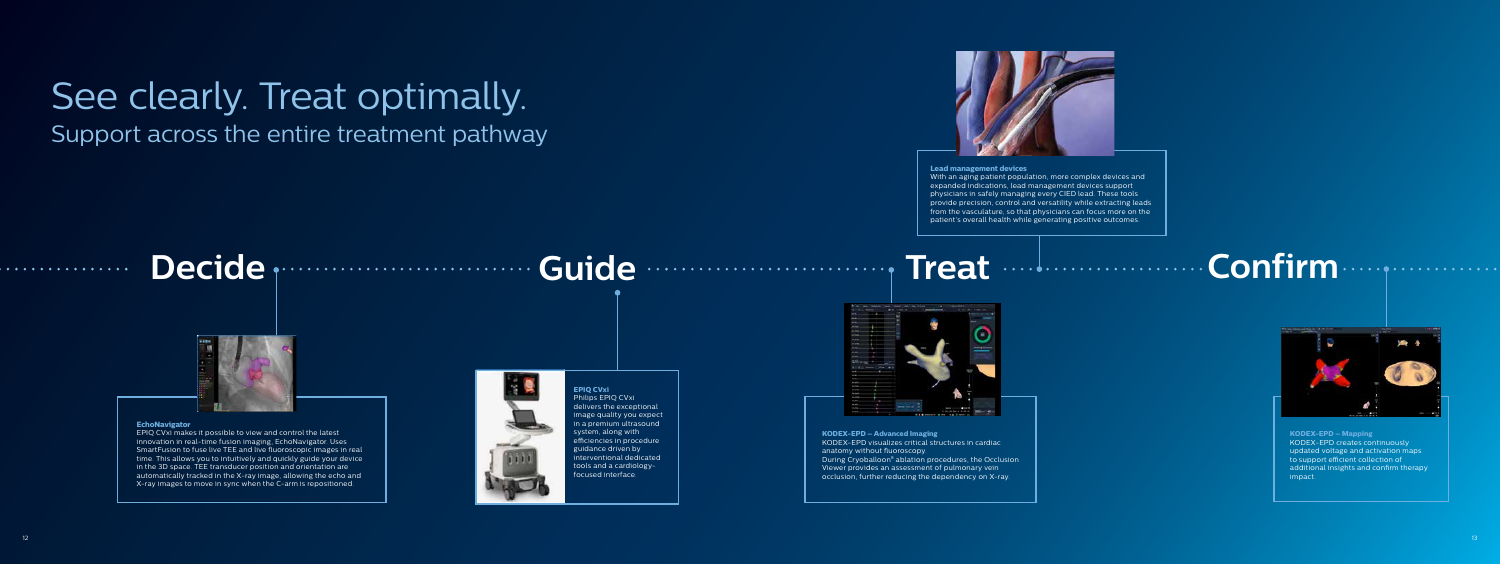# EchoNavigator on EPIQ CVxi Unparalleled visualization of anatomy and devices. Together.

Philips EPIQ CVxi delivers the exceptional image quality you expect in a premium ultrasound system, along with efficiencies in procedure guidance for LAAO, driven by dedicated interventional tools and a cardiology-focused interface.

#### **Advanced automation**

At the heart of this powerful architecture is advanced automation, designed to elevate the standards of ultrasound systems with anatomical recognition, protocols for automatic functionality and proven quantification. Exams are easier to perform and more reproducible, and deliver new levels of clinical information.

## The EPIQ CVxi's 3D Auto LAA feature can reduce measurement time by 70% on average compared with measuring the LAA features manually $9$

#### **Simplify navigation, device guidance and evaluation of results**

EPIQ CVxi makes it possible to view and control the latest innovation in real-time fusion imaging, EchoNavigator. It uses SmartFusion to fuse live TEE and live fluoroscopic images in real time. This allows you to intuitively and quickly guide your device in the 3D space. TEE transducer position and orientation are automatically tracked in the X-ray image, allowing the echo and X-ray image to move in sync when the C-arm is repositioned.

" With **Philips ClarityIQ** technology we can further enhance image-guided catheter ablation therapy for complex heart rhythm disorders. The number of people with arrhythmias eligible for catheter ablation therapy is increasing sharply, so treating the condition needs to be made simpler and even safer. In addition to minimizing the risk to patients, reducing X-ray dose is also an important step for medical personnel, because many of them are exposed to X-ray radiation on a daily basis.'

#### **Elevating intra-procedural echo guidance for left atrial appendage occlusion**

In LAA occlusion, EchoNavigator enables the following to elevate confidence and boost efficiency:

- Automatic segmentation of 3D ultrasound to derive the left atrium and LAA ostium in order to optimize fluoroscopic projections and provide context for navigation
- Manual markers automatically translated from ultrasound to fluoroscopy to keep sight of targets or critical structures to avoid
- Live-on-live fusion of fluoroscopy and ultrasound including 2D, 3D, and color flow, to visualize occluder deployment

![](_page_7_Picture_12.jpeg)

![](_page_7_Picture_13.jpeg)

CHD/SHD **PCI**<br>圖9<br>虛9034

# High safety. Low radiation. ClarityIQ technology

## High standards of safety and low radiation exposure

Several Azurion features have a focus on dose management. Our dose management solutions help you take control of patient care and staff safety, with a comprehensive suite of radiation dose management tools, training and integrated product technologies.

Lukas Dekker, cardiologist, Heart Center at Catharina Hospital, Eindhoven, the Netherlands

Our Azurion with ClarityIQ technology enables physicians to deliver fast, effective and simplified electrophysiology procedures with an efficient clinical workflow. All while providing high image quality at ultra-low

dose levels.

![](_page_7_Figure_17.jpeg)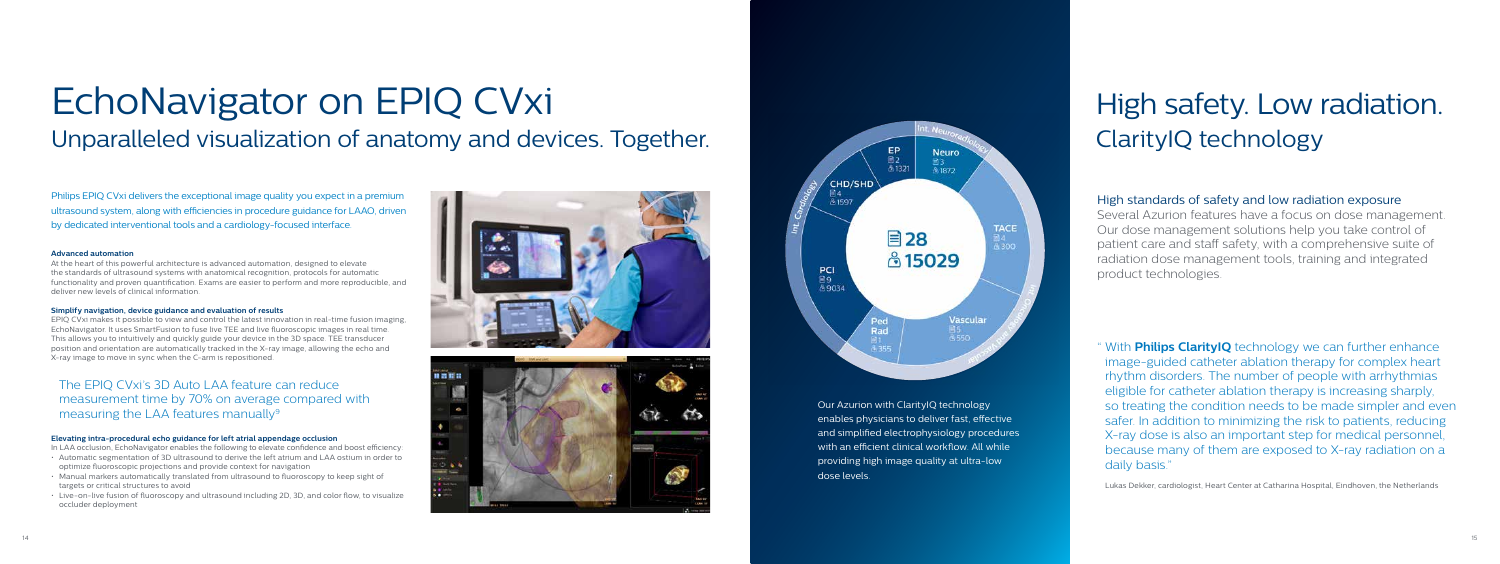#### **Improved patient outcomes**

Lead extraction for CI ED infection can be a life-saving procedure. Yet, over 65% of CI ED infection patients are treated inappropriately.12 Any patient with a CI ED and an infection should be referred quickly for a lead extraction consultation, as data shows delaying lead extraction can lead to mortality.13, 14 Philips is dedicat ed to helping physicians and patients manage every lead – safely, responsibly, predictably with the Philips Lead Management portfolio of safe and effective tools.

### **GlideLight laser sheath\***

Safely and efficiently removing leads depends on tools that give you versatility and control. GlideLight laser sheath offers the unprecedented ability to customize the laser's repetition<sup>15</sup> rate throughout a procedure. At 80 Hz, the GlideLight laser sheath requires up to 55% less advancement force,15 and advances up to 62% more efficiently through tough binding sites than laser sheath (SLS II).<sup>16</sup>

- Versatility No two lead removal procedures are the same. Each binding site is unique, lead designs vary, and every patient's anatomy is different.
- Efficiency Stalled progression during lead removal procedures can lengthen the time they take to complete. GlideLight laser sheath may enable smoother and more consistent progression.

A tear in the superior vena cava (SVC) during a lead extraction procedure is rare, occurring in just 0.5% of cases.<sup>17</sup> But when a tear does occur, the Bridge occlusion balloon can be quickly deployed to stop blood loss and allow time for transition to surgical repair.<sup>18</sup>

![](_page_8_Picture_31.jpeg)

- 
- 
- Control Using a high degree of mechanical force when removing leads can compromise lead integrity. GlideLight laser sheath provides critical control when progressing through binding sites.

# Zenition Mobile C-arm Manage every lead Unlimited potential at your fingertips

#### **TightRail mechanical rotating dilator sheath**

With TightRail mechanical rotating dilator sheath, flexibility meets unparalleled control. The tool's flexible shaft helps physicians remain coaxial to the lead while maintaining forward progression through tortuous vasculature. The dilating blade remains shielded until activated, putting physicians in control and allowing counter-traction at the targeted lead's distal tip.

![](_page_8_Picture_27.jpeg)

![](_page_8_Picture_28.jpeg)

#### **Bridge occlusion balloon**

16 17 \* Indications for use: The GlideLight laser sheath is intended for use as an adjunct to conventional lead extraction tools in patients suitable for transvenous removal of chronically implanted pacing or defibrillator leads outer insulation. Contraindications: Use of the laser sheath is contraindicated: When emergency thoracotomy with cardiopulmonary bypass cannot be performed immediately in the event of a life threatening complication; When In patients in whom superior venous approach cannot be used; When the proximal end of the pacing lead is not accessible to the operator; When the lead will not fit into the inner lumen of the laser sheath. Potential advers events or conditions may also occur during lead extraction with the laser sheath, but were not observed during the clinical study (listed in alphabetical order): bacteremia, low cardiac output, migration of lead fragments, avulsion/perforation, premature ventricular contractions, pulmonary embolism, stroke, venous avulsion/perforation, ventricular tachycardia.

Work with ease and confidence, today and tomorrow with Philips Zenition – a series of harmonized mobile C-arms that offers proven ease of use and futurefit capabilities.

Rising patient volumes and longer, more complex procedures put ever greater demands on imaging systems. Being able to quickly visualize critical details of anatomy at any time during a procedure is key to providing excellent patient care. With Zenition, the medical team is superbly equipped to perform a variety of today's and tomorrow's interventional procedures with confidence, while effectively managing radiation dose.

### **Key benefits:**

- Increase efficiency with user-friendly controls and efficient time-savers
- Reduce distractions with Zenition's tablet-like simplicity and communication aids
- 45% less miscommunication during positioning through our patented Unify workflow communication aids<sup>10</sup>
- Perform longer and complex procedures to serve a broad patient population
- Up to 49% reduction in Dose Area Product (DAP) with Automatic Shutter Positioning protects patient anatomy and in-room personnel from unnecessary exposure<sup>11</sup>
- Safeguard clinical performance and extend your system's clinical relevance

![](_page_8_Picture_10.jpeg)